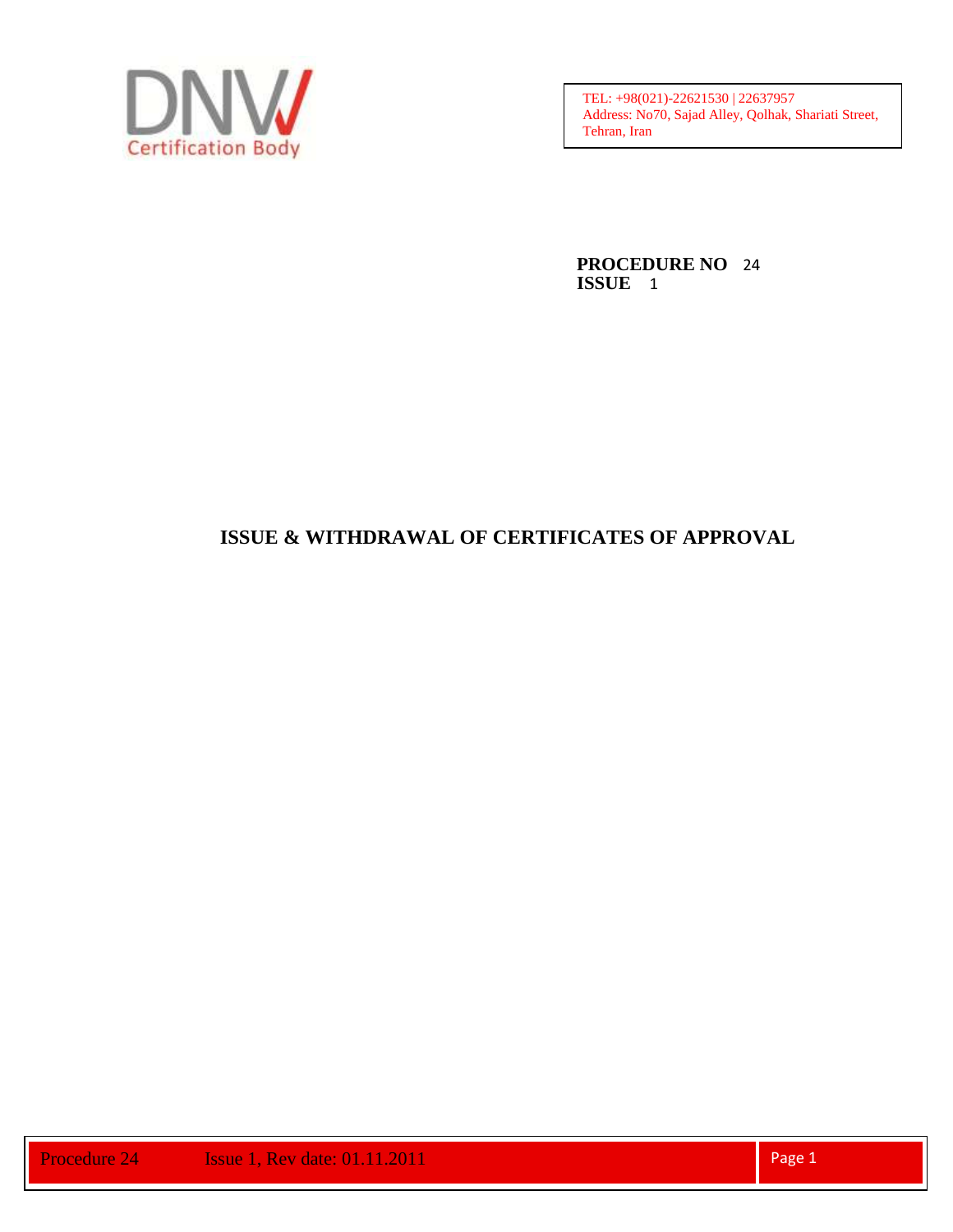

# **CONTENTS**

- **1 Purpose**
- **2 Scope**
- **3 References**

# **4 Definitions**

# **5 Procedure**

- 5.1 Lead Auditors approval/rejection of certification 3
- 5.1.1 ISO9001 QMS 3
- 5.2 Review of Lead Auditors recommendations 6
- 5.3 Governing Boards review and approval 6
- 5.3.1 Decision taken in relation to certification
	- Function 6
- 5.4 Issue of certificates 7
- 5.5 Suspension and cancellation of Certificates 7
- 5.6 Non accredited certificates 8
- 5.7 Cancellation of certificate by client 8

# **6 Quality Records**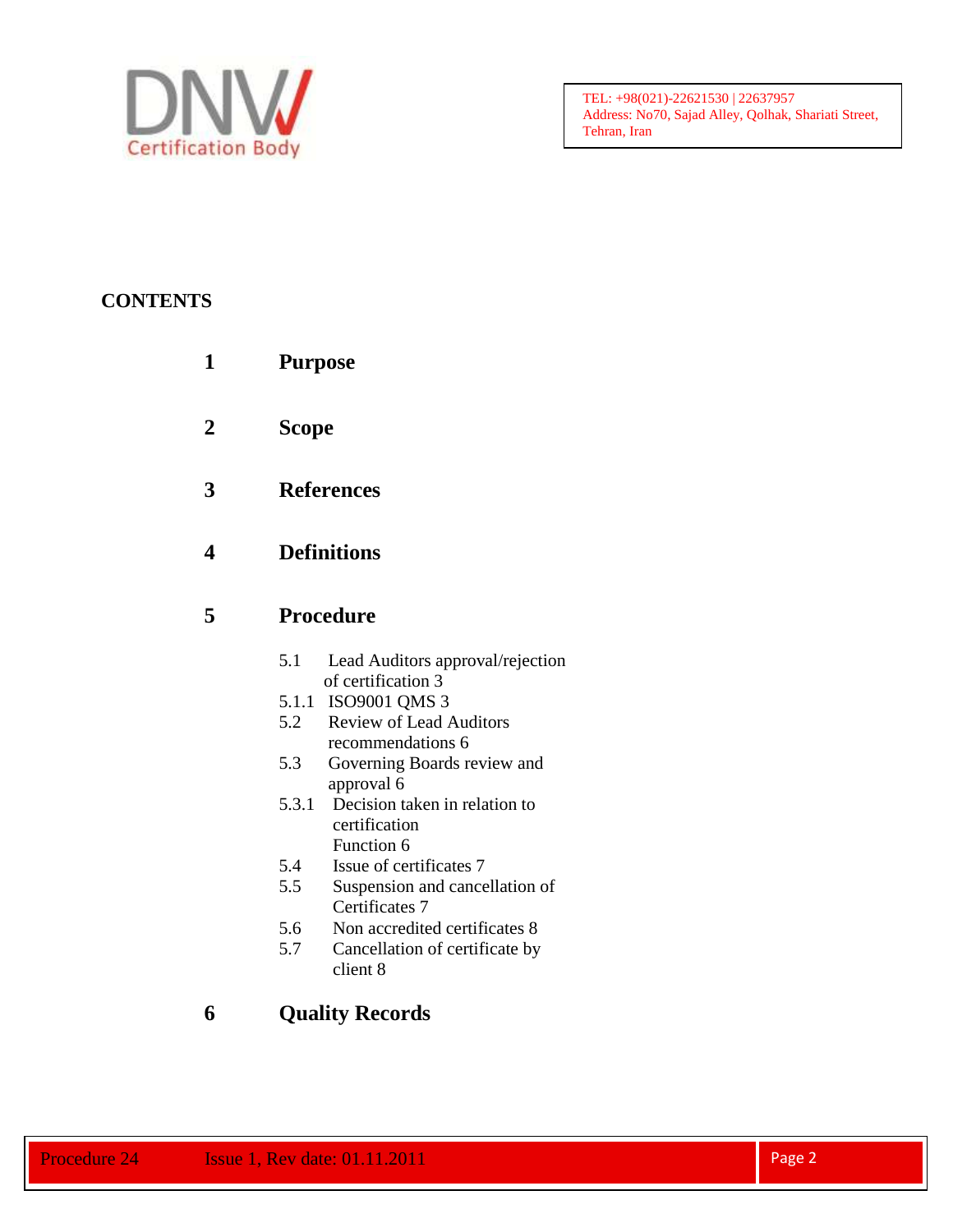

## **1 Purpose**

To ensure that the Certification Body's Certificates of Quality Approval are;

 correctly approved and issued when the organization/site demonstrates compliance with ISO9001 , through the certification audit process.

 correctly withdrawn when the organization/site is found no longer to comply with ISO 9001 , for any element of the standard.

 the certificated client complies with the conditions governing the use of the Certificate of Quality , and/or Approval and the mark/symbol of the Certification Body.

## **2 Scope**

All Certificates of Quality , Environmental and/or OHSAS Approval issued by the Certification Body.

### **3 References**

Reference ISO 17021

### **4 Definitions**

None

### **5 Procedure**

## **5.1 Lead Auditors approval/rejection of certification**

For each certification audit and re-audit the Auditor shall submit to the certification body the certification audit report containing written reasons for recommendation or rejection for certification or re certification. The Lead Auditors recommendation shall be based upon the auditees Quality Management meeting the following criteria:

## **5.1.1 ISO9001 Quality Management System (QMS):**

For a recommendation to certificate an operator with a newly introduced or re-audited quality management system, the following degree of development or maintenance must have been achieved;

i) To be certified an organization has to demonstrate that the QMS functions and the various control mechanisms are properly operational. In practice this means in particular that:

- the QMS has been operational for a minimum of three months;
- the internal audit system is fully operational and can be shown to be effective;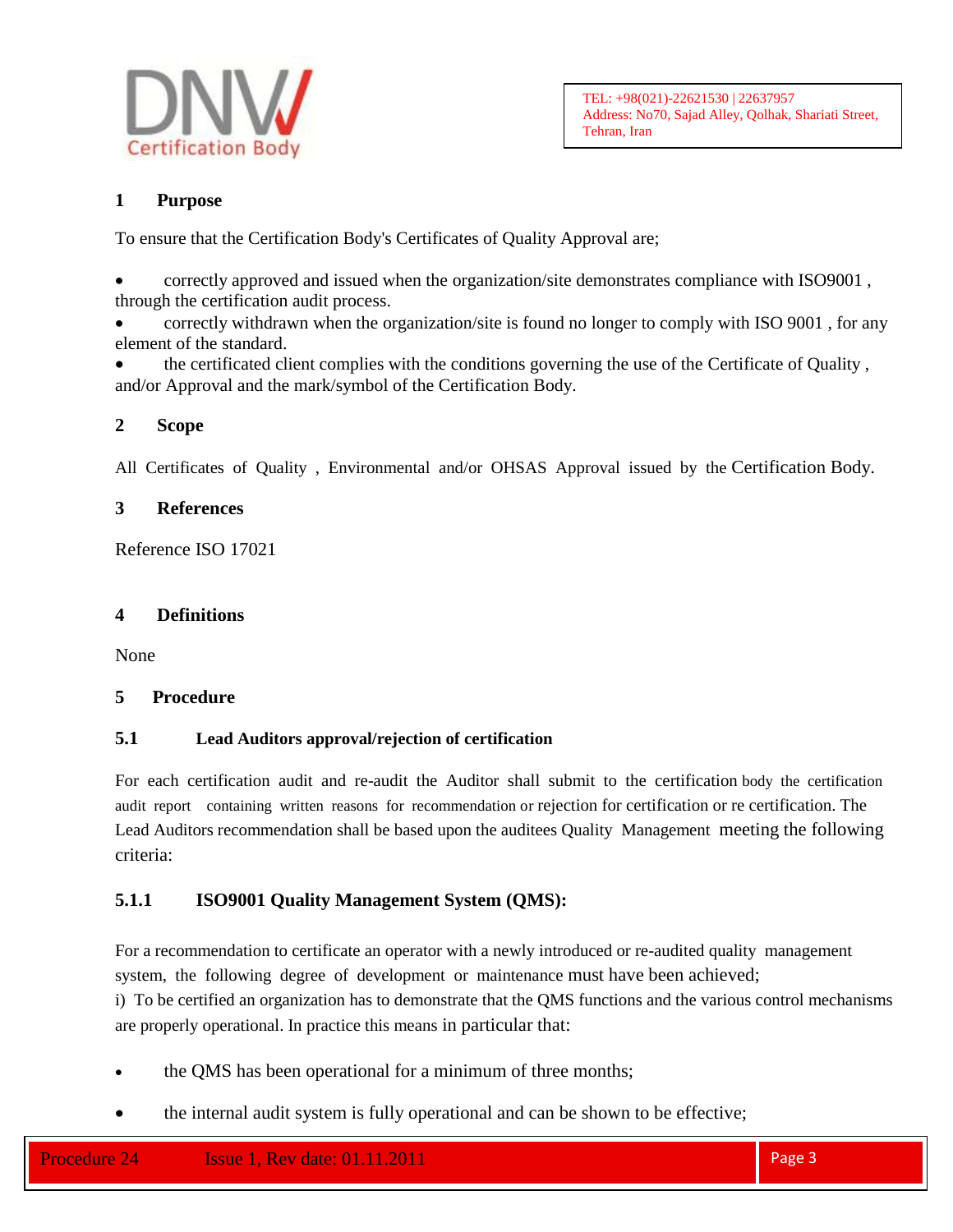

One management review has been conducted.

ii) A QMS certificate can only be issued or re-issued if, in particular:

 any non-conformities identified have been addressed and any major non conformities have been eliminated;

the certification body has justified confidence that all provisions in the QMS standard have been met, and in particular that provision for compliance with the organisation's policy objectives and quality requirements is effective.

- all staff have been made aware of the organisation's policy objectives and quality requirements.
- all key staff (those involved in managing quality requirements) have

### **5.2 Review of Lead Auditors recommendations**

The D.N.W Quality In charge shall submit the documents of the lead auditors report and associated material for technical review. The audit documents are reviewed by the scope approved auditor and technical experts. Then the report of the technical review and associated audit documents are submitted to the review committee for certification approval. D.N.W will ensure the persons who make the technical review are different to those who carried out the audit.

### 5.3. Governing Board Review and Approval

The Governinng Board has authorized the D.N.W Managing Director as the approver for certifications conducted by overseas where he is scope approved, peer approval may be needed for other scopes.

#### ISO9001

For ISO 9001 certification conducted by overseas Offices the D.N.W MD shall be authorised to peer review, approve and issue ISO 9001 certificates subject to the results of the Peer Review ( if needed.)

### **5.3.1 Review Committee**

The certification manager, which takes the decision on granting/withdrawing, suspension, extension and reduction of a certificate within the certification body, should incorporate a level of knowledge and experience in all areas, other than audit experience, which is equivalent to that of the lead auditor enabling a decision to be made based on the review of objective evidence in the audit file.

D.N.W will ensure the persons or committees that make the certification or re-certification decision are different to those who carried out the audit.

D.N.W will confirm, prior to making a decision, that: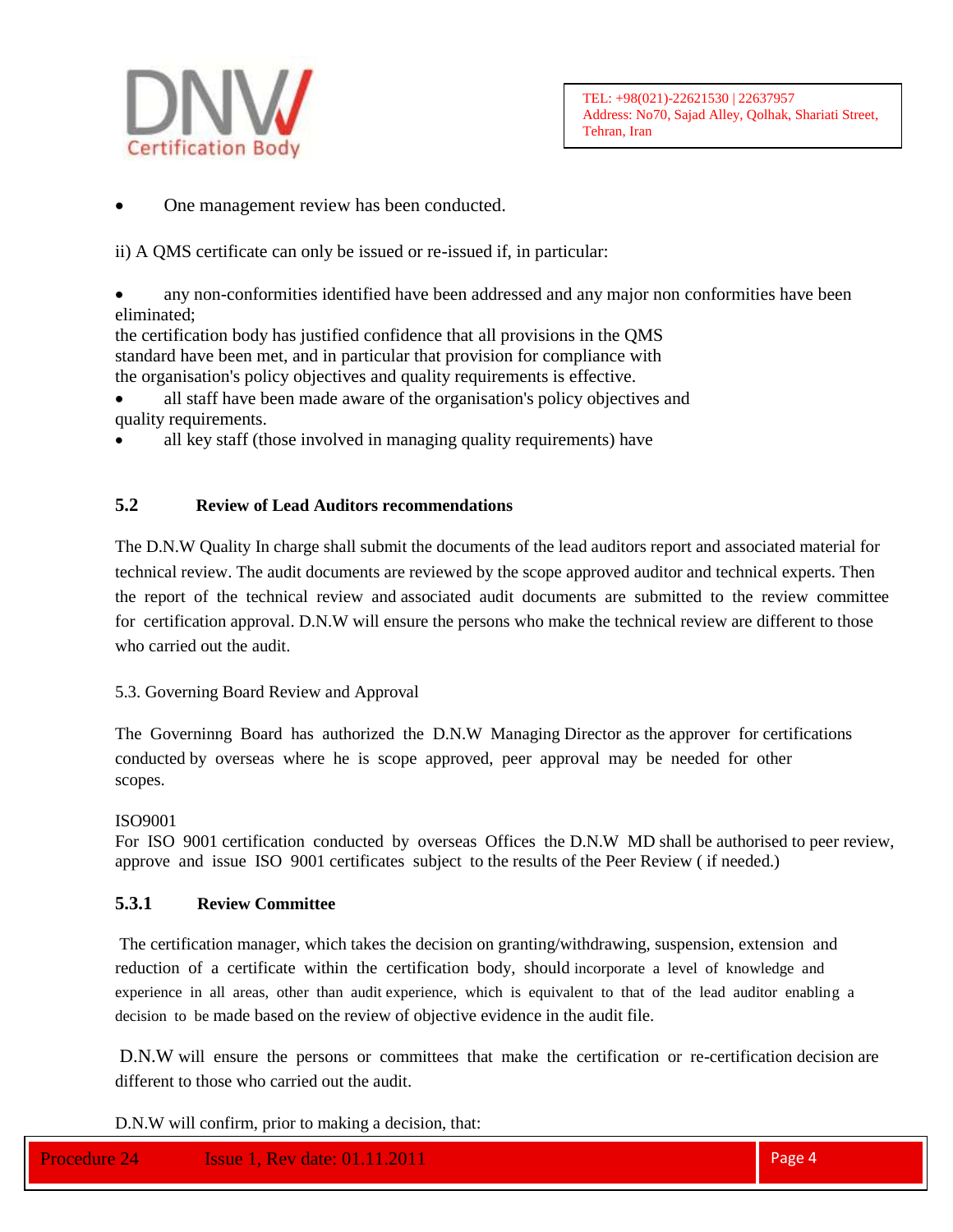

a. the information provided by the audit team is sufficient with respect to the certification requirements and the scope of certification.

b. it has reviewed, accepted and verified the effectiveness of correction and corrective actions for all nonconformities that represent

1. Failure to fulfil of one or more requirements of the management system standard, or

2. a situation that raises significant doubts about the ability of the client's management system to achieve its intended outputs:

c**.** it has reviewed and accepted the client's planned correction and corrective action for any other nonconformities.

The Quality Incharge shall verify each certification audits or re-audit process, the reports, any relevant material and endorse the recommendation for approval or rejection. The review committee shall grant approval for a certificate of Quality Approval providing that:

 The Lead Auditor has recommended certification in a report and this has been approved by the DNW Quality Incharge.

there are no outstanding major non compliance's

 Ensures that the coverage of QMS certificates granted to an organization shall be defined in terms of the activity/activities, location and effective control of the management system..

The approvals pack will contain copies of;

- Application
- Contract review
- Document review
- Auditor appointment
- Auditor Notes ,
- Audit report.
- CARs (corrective action requests)
- Certification Report form.

**From overseas offices this will be in an electronic Xcel file.**

### **5.4 Issue of Certificates**

Upon approval being granted by the review committee the D.N.W Quality In charge shall verify the clients details including the audit scope of supply and prepare the Certificate of Quality

. The D.N.W certification manager shall sign the certificate for authorization.

The effective date on the certificate shall be not before the certification decision.

Each Certificate shall carry a unique identification number. Details of each certificate used, cancelled or destroyed shall be recorded in a Certificate Register.

The Administrator shall update the Client file, Client Certification register and then contact the client about any arrangements for the delivery of the certificate and any presentations required by the certification body.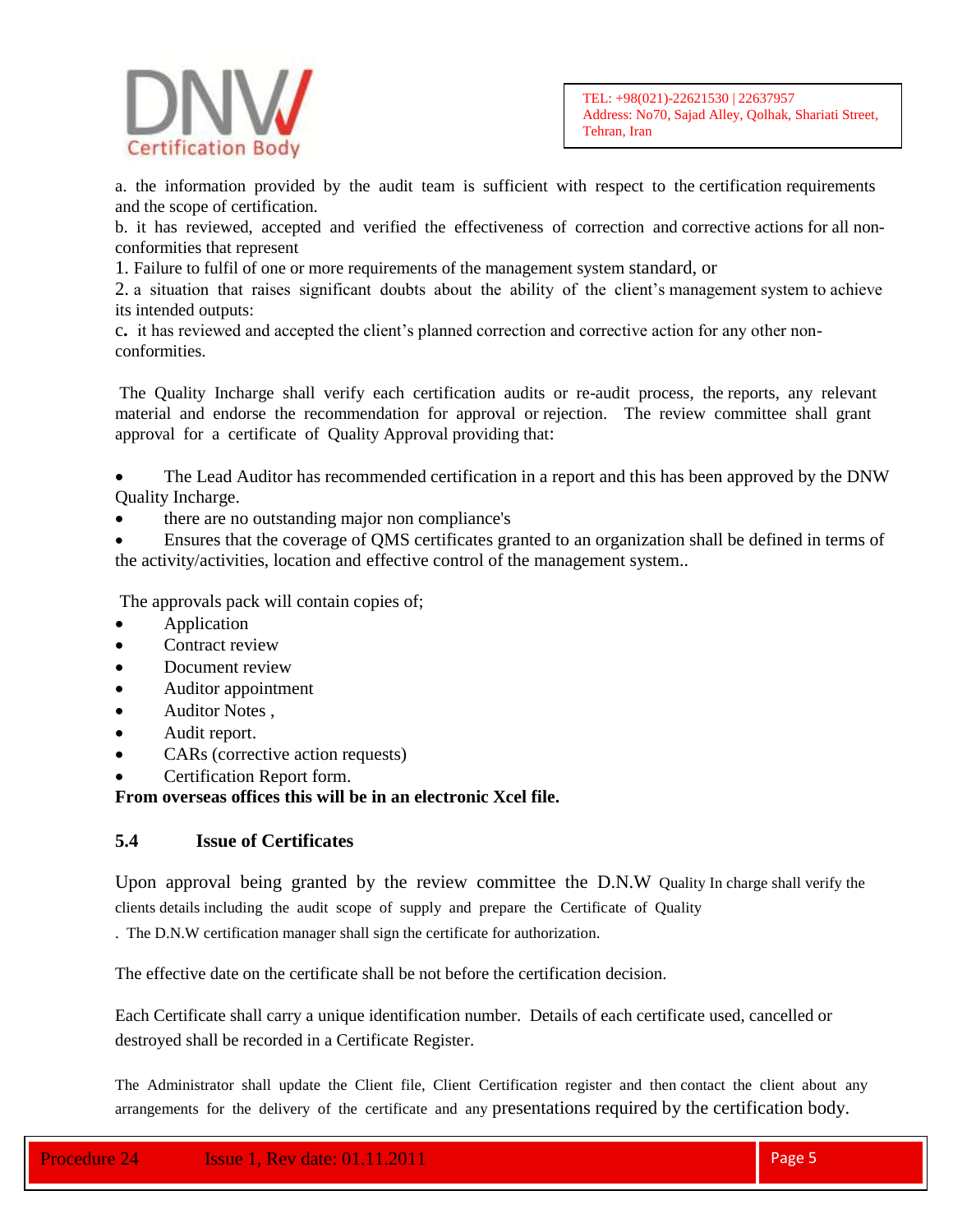

The Administrator shall send a controlled copy of the Certification Conditions of Contract form P24/02 to the approved certified client

A copy of the Certificate shall be retained on the Clients file.

An electronic image of the Certification Body mark/symbol shall be forwarded to the client on issue of the certificate.

If the certificate is revised with any changes then the information is recorded in form P24/10 as a means to distinguish the revised document. Then the reissued certificate are identified by the letter R – in the certificate number.

### **5.5.Maintaining Certification:**

The certification is maintained for a period of 3 years under the following conditions:

(a) Surveillance audits are conducted once in a year to ensure continuance of certification and to maintain validity of the certificate.

(b) The date of the Ist surveillance audit following the initial certification shall not be more than 12 months from the last date of stage II audit.

(c) The quality system is maintained by the certified client and all non-conformances raised during surveillance are closed to the satisfaction of D.N.W assessors within the time frame agreed.

(d) The internal audit and the management reviews are conducted as scheduled and there are no issues pending.

(e) The client shall maintain suitable records of customer complaints and keep the records of investigation and remedial actions taken with respect to such complaints for verification by the D.N.W assessors.

The certification body should be able to adapt its surveillance program to the quality issues Related to the activities of the organization/site and justify this program. It may maintain a client's certification based on a positive conclusion by the audit team leader without further independent review, provided that

a)For any nonconformity or other situation that may lead to suspension or withdrawal of certification, the certification body has a system that the audit team leader to report to the certification body the need to initiate a review by appropriately competent personnel , different from those who carried out the audit, to determine whether certification can be maintained, and

b)Competent personnel of the certification body monitor its surveillance activities, including monitoring the reporting by its auditors, to confirm that the certification activity is operating effectively.

### **5.6. Suspension and withdrawal of certificate approval**

If the Client/certificate holder fails to maintain compliance with the requirements of ISO9001 those requirements detailed in Certification Conditions Document form P24/02 and those commercial and operating requirements of the certification body then;

The client/certificate holder is formally informed in writing/fax/email about the failure of compliance to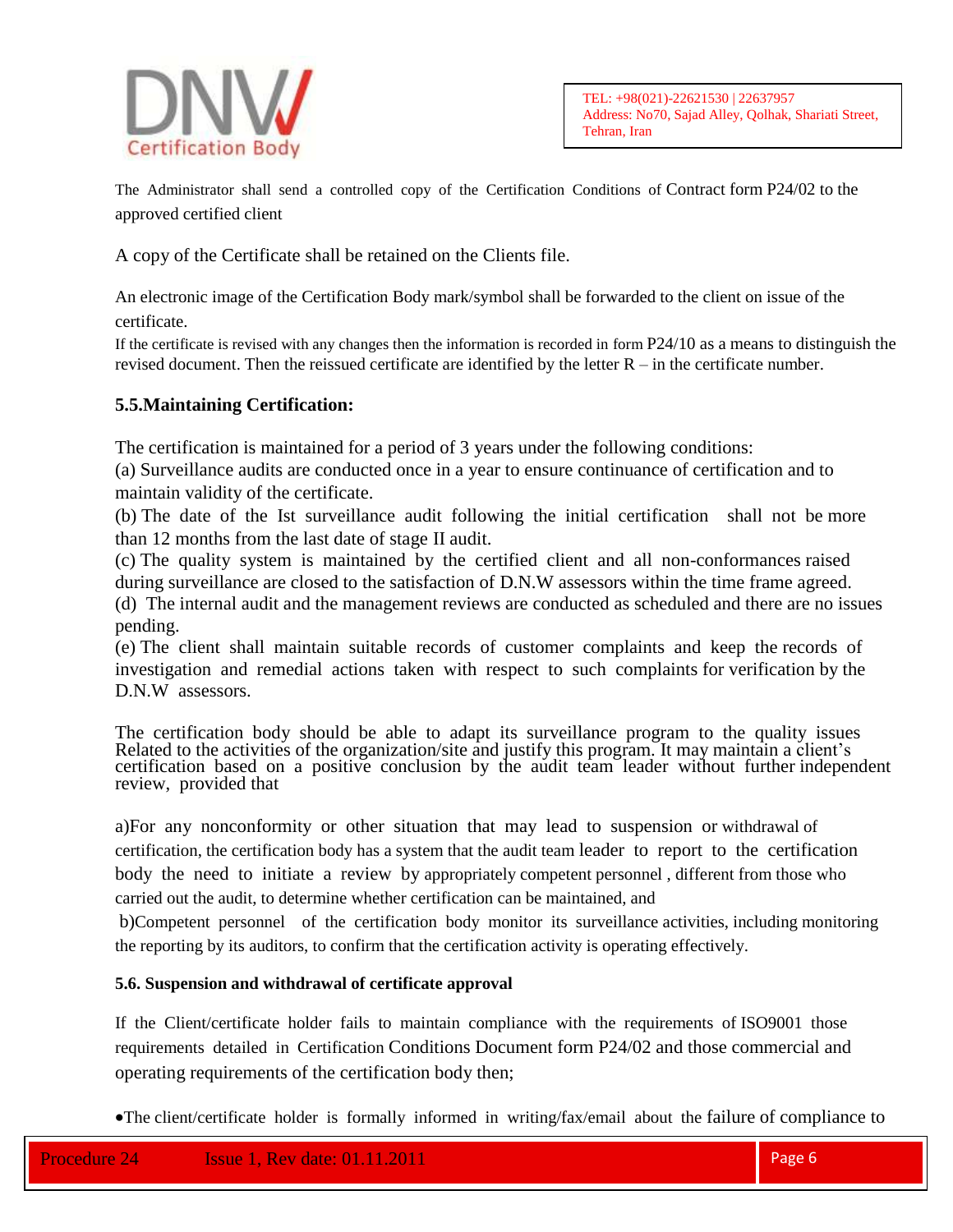

the above conditions and asked to detail corrective action.

If the client refuses to respond to correct the failure of non-compliance to the above conditions then the D.N.W

The certification is suspended based on the following conditions:

(a) Failure of the client to maintain its Quality system to the requirements of the standard.

(b) Failure of the clients to observe the scheduled surveillance.

(c)No / ineffective corrective actions in response to the non-conformances raised during

surveillance or re-assessment.

(d) Any willful misuse of logos of the certification and accreditation bodies.

(e) Non-compliance to certification agreement

Quality In charge shall contact the client and inform the client that the certificate may be suspended initially for 6 months and after 6 months the client is informed that the certificate is cancelled and would the client return the certificates and cease to use and distribute any literature, stationary, etc., referencing the certificate of Certification Body mark/symbol.

### **5.7. Suspending, withdrawing or reducing the scope of certification**

The **D.N.W** shall have a policy and documented procedure(s) for suspension, withdrawal or reduction of the scope of certification, and shall subsequent actions by the Quality In charge

5.7.1. The **D.N.W** shall suspend certification in cases when, for example,

-the client certified management system has persistently or seriously failed to meet certification requirements, including requirements fir the effectiveness of the management system,

-the certified client does not allow surveillance or recertification audits to be conducted at the required frequencies, or

-the certified client has voluntarily requested a suspension.

5.7.2. Under suspension, the client's management system certification is temporarily invalid.

The **D.N.W** shall have enforceable arrangements with its client's to ensure that in case of suspension the client refrains from further promotion its certification. The **D.N.W** shall make the suspended status of the certification publicly accessible and shall take any other measures it deems appropriate.

- Failure to resolve the issues that have resulted in the suspension in a time established by the **D.N.W** shall result in with drawl or reduction of the scope of certification.

5.7.3. The **D.N.W** shall reduce the client's scope of certification to exclude the parts not meeting the requirements, when the client has persistently or seriously failed to meet the certification that the client discontinues its use of all advertising matter that contains any reference to a certified status.

5.7.4.The **D.N.W** shall have enforceable arrangements with the certified client concerning conditions of withdrawal ensuring upon notice of withdrawal of certification that the client discontinues its use of all advertising matter that contains any reference to a certified status.

- Upon request by any party, the **D.N.W** shall correctly state the status of certification of a client's management system as being suspended, withdrawn or reduced.